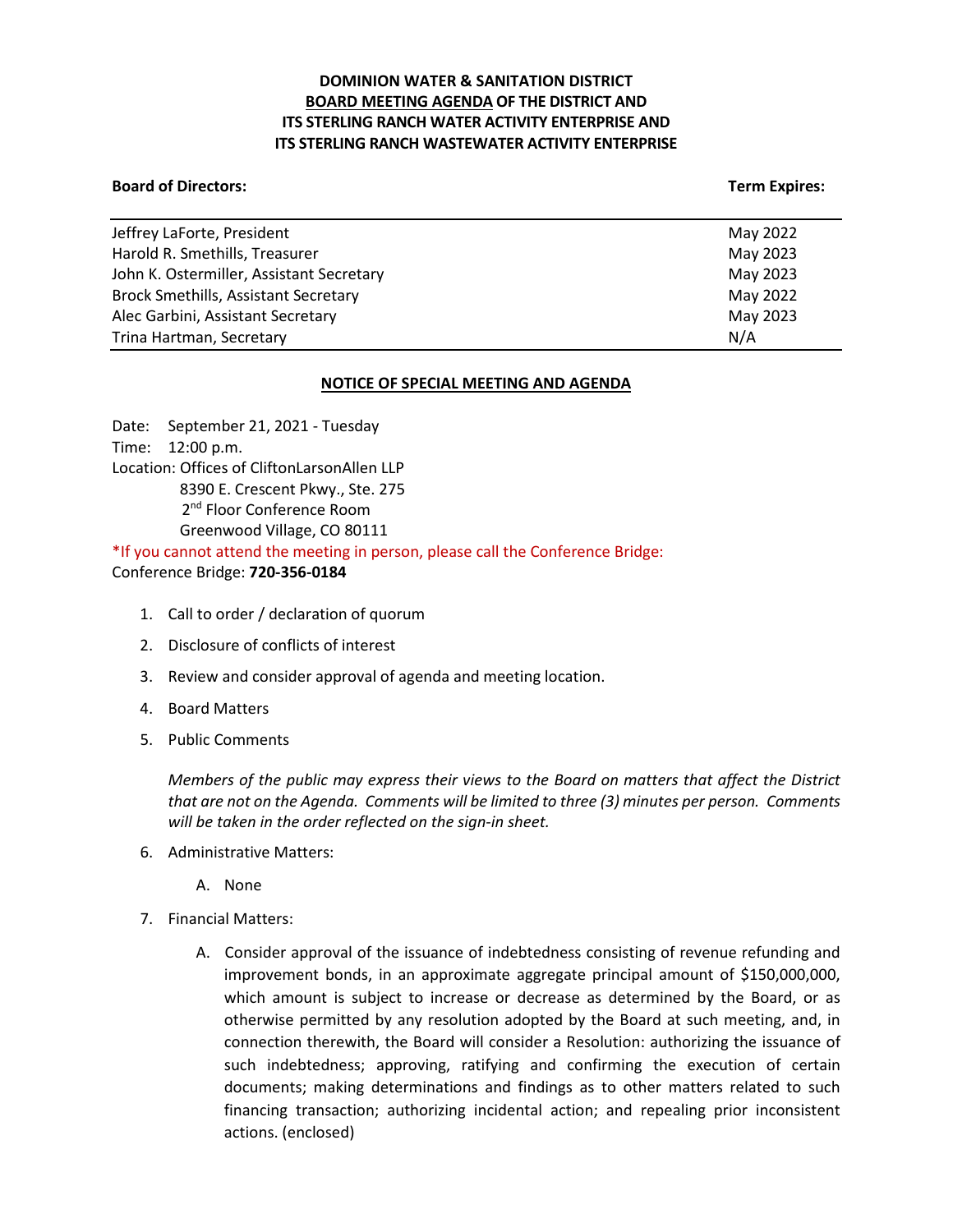- B. Discuss Update on 2022 Budget. (to be distributed)
- C. Review and acknowledge June 30, 2021 Unaudited Financial Statements. (enclosed)
- 8. Consent Agenda:

*The following can be approved with a single motion, or pulled from the consent agenda and discussed separately:*

- A. Review and consider approval of claims totaling \$1,555,212.60, represented by Bill.com for checks between the dates of August 26,2021, and September 15,2021. (enclosed)
- B. Review and consider approval of the Minutes of the August 31, 2021, Special Board Meeting (enclosed)
- C. Review and acknowledge the Tap & Facilities Fee Purchase Agreement with Richmond American Homes of Colorado and Sterling Ranch Community Authority Board and Land Title Guarantee Company for Filing 6A. (enclosed)
- D. Ratify approval of Independent Contractor Agreement relating to on-call 3<sup>rd</sup> party cost estimating and on-call construction management services, between the District, acting by and through its Sterling Ranch Water Activity Enterprise, and **Canterbury Construction Management Services, Inc.**, with a budget of **\$30,000**, (enclosed)
- E. Ratify approval of Work Order 15-6 relating to additional construction phase services for the Chloramine Boosting Building, between the District, acting by and through its Sterling Ranch Water Activity Enterprise, and **Black & Veatch Corporation** for an additional **\$10,000**, bringing total budget to \$20,312 (enclosed)
- F. Ratify approval of Bill of Sale related to the June 2021 Intergovernmental Agreement between the District and Castle Rock as down payment for the completion of WISErelated infrastructure through Parker W&SD. (enclosed)
- G. Monthly Operations Report: (enclosed)
- H. Water Activity Enterprise
	- i. Review and consider approval of Intergovernmental Agreement regarding installation of Dominion High Zone Pump and relocation of Low Zone Pump between the District, acting by and through its Sterling Ranch Water Activity Enterprise, and Roxborough Water & Sanitation District. (enclosed)
	- ii. Uncertainty Analysis
- I. Wastewater Activity Enterprise
	- i. Regional Wastewater Treatment Plant Proposal Update
- 9. Consultant Agreements and Work Orders/ Change Orders:
	- A. Work Order Summary Sheet. (enclosed)
	- B. Discuss and consider approval the Scope of Work proposal and fee for Carollo Engineers to complete the 30% design of the Heritage Village Lift Station.